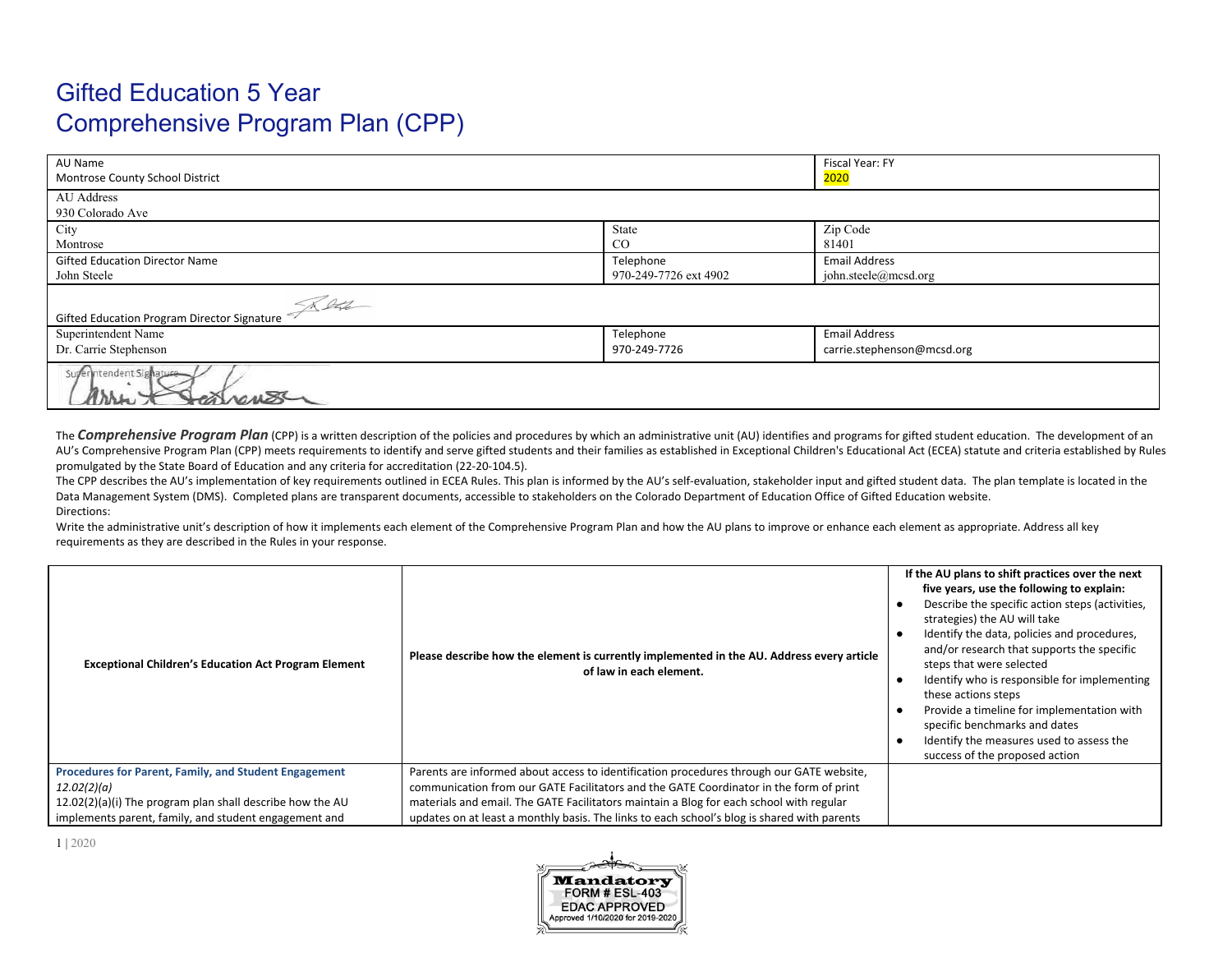communication with regard to gifted education programs that include, but are not limited to: how parents are informed about access to identification procedures; ways to educate parents and families about giftedness or parenting gifted students; information about involvement and progress reporting; what programming options are available to match student strengths and challenges; information about concurrent enrollment; how to be involved in college and career planning; primary languages in the AU, and ways parents and families may participate in the school community.

12.02(2)(a)(ii) In multi-district AUs and BOCES, methods of engagement and communication may vary based upon individual district procedures, but each district must have a plan for parent, family, and student communication and engagement.

through email and take home notices as well as having links directly on our district GATE website. Parents also receive email and hard copy letters in the mail about GATE identification procedures; we send home letters to all parents of 2nd grade students before the spring CogAT assessment is administered. There are English and Spanish versions of these letters, and we have a dedicated Spanish translator for our written and verbal communications. We provide all communication in digital and print formats.

The Gifted Ed Coordinator is also a point of communication for all parent questions and concerns and is available by appointment any time. Gifted Facilitators are also available to meet with parents during Parent/Teacher Conferences once each semester; however, parents can make appointments to meet with GATE Facilitators at any time. At the beginning of the year, parents receive a Welcome letter introducing them to the Gifted Coordinator and Facilitators as well as directions to the GATE website resources.

Our website also offers resources to parents about giftedness and parenting gifted children; we plan to continually add resources to the web for families of our gifted students. We also offer specific education about giftedness to parents at our quarterly Parent Night Meetings. We also have a Gifted Education Parent Handbook available as a PDF on our website. Information about parent involvement and progress monitoring is available on our website with a detailed explanation of how parents can and should be involved, especially in the development and monitoring of student ALPs, and how our GATE Facilitators progress monitor gifted students. Parents are involved in the creation and modification of ALPs for students at least twice per year.

Our website details the available programming options for each school; programming varies from school to school, and a detailed explanation of each school's programming is offered on the website's "Programming" page. In some cases, GATE Facilitators offer pull-out GATE classes while in other cases GATE Facilitators offer push-in co-teaching.

Our GATE Website includes high school advanced course offerings and information about postsecondary and career-planning resources and opportunities. The counseling departments communicate with each student about advanced, honors and concurrent enrollment teachers with individual meetings, grade level meetings and parent meetings. Each student meets individually with counselors about postsecondary and career planning; the ICAP process is communicated to both students and families.

The GATE Department works closely with the ELD Department to provide support for our ELL population as well as to provide as needed translation services.

As a department, we have worked on greatly increasing transparency for everything that we do. We have posted all of our identification procedures and protocols on our website and have continued to work to let everyone know the different services and activities that we are able to provide for students at each individual school.

We also host a Gifted Library for parents both at the district office and at the public library where parents can check out books and resources for their gifted children. Yearly meetings at the beginning of the school year with principals allow every building to know what GATE goals and initiatives are for the year as well as how buildings can support GATE services.

The GATE Coordinator reports to the School Board on GATE identification and programming along with some "Fast Facts" about our Gifted Education program.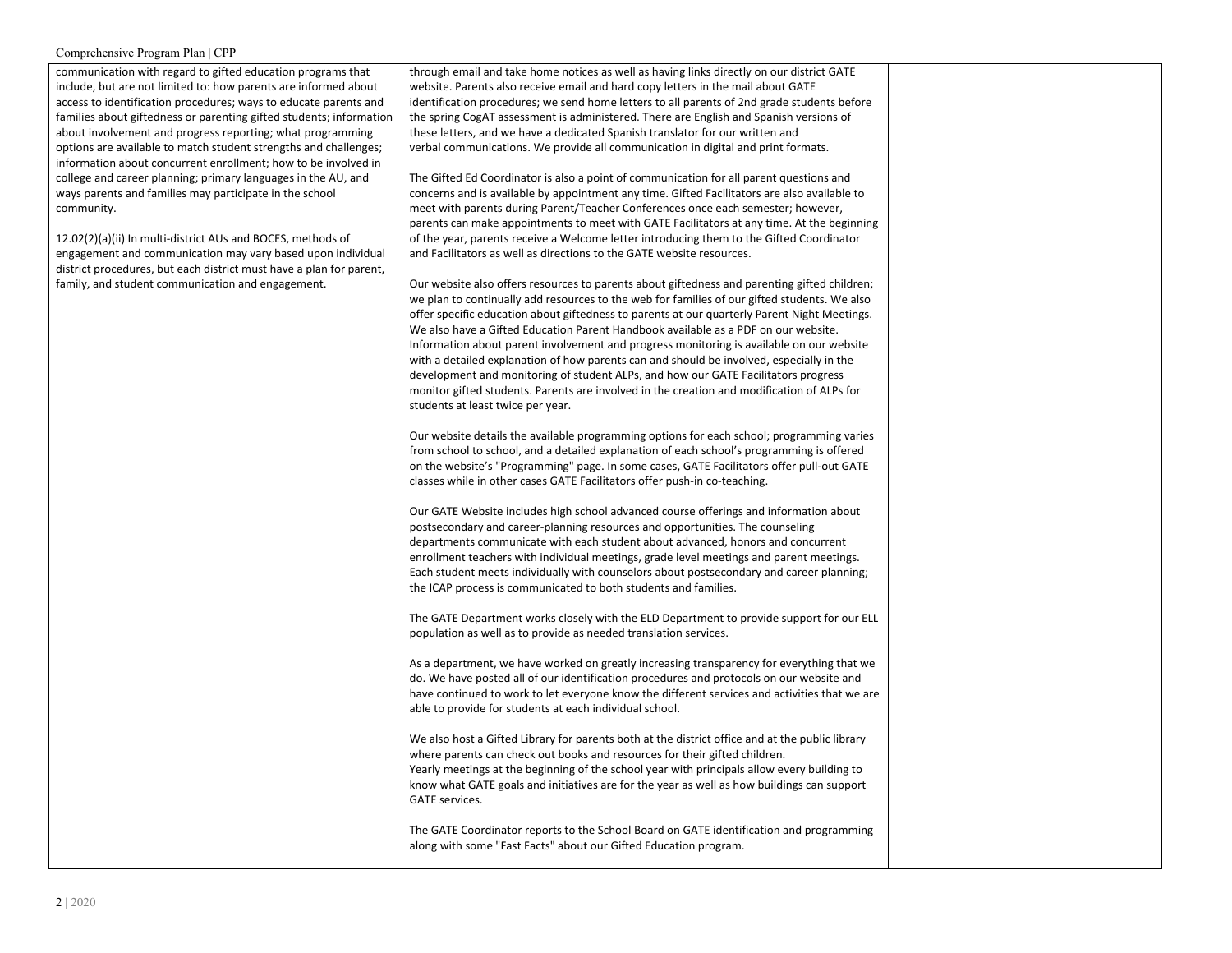| Definition of "Gifted Student" 12.02(2)(b)<br>12.02(2)(b) The program plan shall include a written definition<br>that is the same as or substantially similar to the definition of<br>"gifted student" specified in section 12.01(16) of these Rules. This<br>definition shall serve as the basis for the implementation of all<br>other program plan elements described below.                                                                                                                                                                                                                                                                                                                                                                                                                                                                                                                                                                                                                                                                                                             | We have recently begun to offer Early Access. We offer information about Early Access<br>procedures on our website, along with the application for Early Access.<br>Every year, we offer all Staff PD on the Purpose of Gifted Education, Characteristics of<br>Giftedness and Identification Procedures.<br>More info can be found on our GATE website<br>"Gifted and Talented Children" means those persons between the ages of four and<br>twenty-one whose abilities, talents, and potential for accomplishment are so exceptional or<br>developmentally advanced that they require special provisions to meet their educational<br>programming needs. Gifted and talented children are hereafter referred to as gifted students.<br>Children under five who are gifted may also be provided with early childhood special<br>educational services. Gifted students include gifted students with disabilities (i.e. twice<br>exceptional) and students with exceptional abilities or potential from all socio-economic and<br>ethnic, cultural populations. Gifted students are capable of high performance, exceptional<br>production, or exceptional learning behavior by virtue of any or a combination of these areas<br>of giftedness: General or Specific Intellectual Ability, Specific Academic Aptitude, Creative<br>or Productive Thinking, Leadership Abilities, Visual Arts, Performing Arts, Musical or<br><b>Psychomotor Abilities</b>                              |  |
|---------------------------------------------------------------------------------------------------------------------------------------------------------------------------------------------------------------------------------------------------------------------------------------------------------------------------------------------------------------------------------------------------------------------------------------------------------------------------------------------------------------------------------------------------------------------------------------------------------------------------------------------------------------------------------------------------------------------------------------------------------------------------------------------------------------------------------------------------------------------------------------------------------------------------------------------------------------------------------------------------------------------------------------------------------------------------------------------|--------------------------------------------------------------------------------------------------------------------------------------------------------------------------------------------------------------------------------------------------------------------------------------------------------------------------------------------------------------------------------------------------------------------------------------------------------------------------------------------------------------------------------------------------------------------------------------------------------------------------------------------------------------------------------------------------------------------------------------------------------------------------------------------------------------------------------------------------------------------------------------------------------------------------------------------------------------------------------------------------------------------------------------------------------------------------------------------------------------------------------------------------------------------------------------------------------------------------------------------------------------------------------------------------------------------------------------------------------------------------------------------------------------------------------------------------------------------------------------|--|
| Identification Procedures 12.02(2)(c)<br>The program plan shall describe the assessment process used by<br>the AU for identifying students who meet the definition specified<br>in section 12.01(16) and for identifying the educational needs of<br>gifted students. The assessment process shall recognize a<br>student's exceptional abilities or potential, interests, and needs in<br>order to guide student instruction and individualized planning and<br>programming. In traditionally underrepresented student groups<br>and visual/music/performing arts student groups or talent pools,<br>identification may require the collection of student information<br>over time, using additional data points from a response to<br>intervention approach, or additional assessment. The AU<br>identification procedures shall include, but need not be limited to:                                                                                                                                                                                                                     | More info can be found at this link<br>The MCSD GATE Identification Process is described in detail on our website and in print<br>materials, including the following information:<br>To ensure equal and equitable access for students of all populations, Universal Screening for<br>identification occurs in the second grade with the administration of the Cognitive Abilities<br>Test (CogAT Form 7), which is used for systematic assessment of all students. Students who<br>score high enough on the CogAT screener will be given a further assessment (CogAT Full<br>Battery), which may lead to formal identification after a "Body of Evidence" has been<br>collected. Galileo Assessments (nationally normed achievement assessments) and SIGS are<br>also compiled for second graders at or above the 80th %ile. These assessments are the initial<br>components for a body of evidence to identify and begin serving students in the 3rd grade.<br>The child's parents are required to give permission for further assessment and will be<br>provided with a copy of the Identification and Services Guidelines.                                                                                                                                                                                                                                                                                                                                                       |  |
| $12.02(2)(c)(i)$ A method(s) to ensure equal and equitable access<br>for all students. The program plan shall describe the efforts that<br>the AU will make to identify gifted students from all populations,<br>including preschool (if applicable) through twelfth grade students,<br>minority students, economically diverse students, culturally<br>diverse students, students with limited English proficiency and<br>children with disabilities;<br>12.02(2)(c)(ii) Referral procedures that seek referrals from a<br>variety of sources, and screening procedures used for conducting<br>identification assessment. Every AU is strongly encouraged to<br>include optional universal screening in identification procedures;<br>$12.02(2)(c)(iii)$ A time line of no more than 30 school days after a<br>referral to determine whether a student will continue with formal<br>identification assessment, or will receive talent pool designation;<br>12.02(2)(c)(iv) Implementation of assessments that align with the<br>purpose of identifying exceptionality in the categories of | To be formally identified in one or more areas of giftedness, the "Body of Evidence", which<br>includes both qualitative and quantitative measures, is examined against qualifying criteria<br>using various forms of assessment. The "Body of Evidence" may include the following types<br>of assessment:<br><b>Cognitive Tests</b> that measure a student's general intellectual ability: qualifying<br>1)<br>score at the 95th percentile or above (ex: CogAT Full Battery, K-BIT2, Naglieri<br><b>Non-verbal Ability Test)</b><br>Criterion- or Norm-Referenced Achievement Tests that determine a student's<br>2)<br>exceptional ability in a specific academic area (including reading, writing, math,<br>science, social studies, and world languages): qualifying score at the 95th<br>percentile or above (ex: Galileo, CMAS, other state level assessments)<br>Norm-Referenced Observation Scales that allow students to display their<br>3)<br>exceptional abilities and/or characteristics (including leadership, motivation,<br>memory, reasoning, creativity and sense of humor) : qualifying score at the 95th<br>percentile or above (ex: SIGS)<br>Performance Evaluations that allow a student to demonstrate exceptional talents<br>4)<br>that require a performance (such as art, music, theater, dance, psychomotor,<br>creativity or leadership): qualifying scores judged as<br>Exceptional/Distinguished/Advanced (ex: portfolios, student products, contests |  |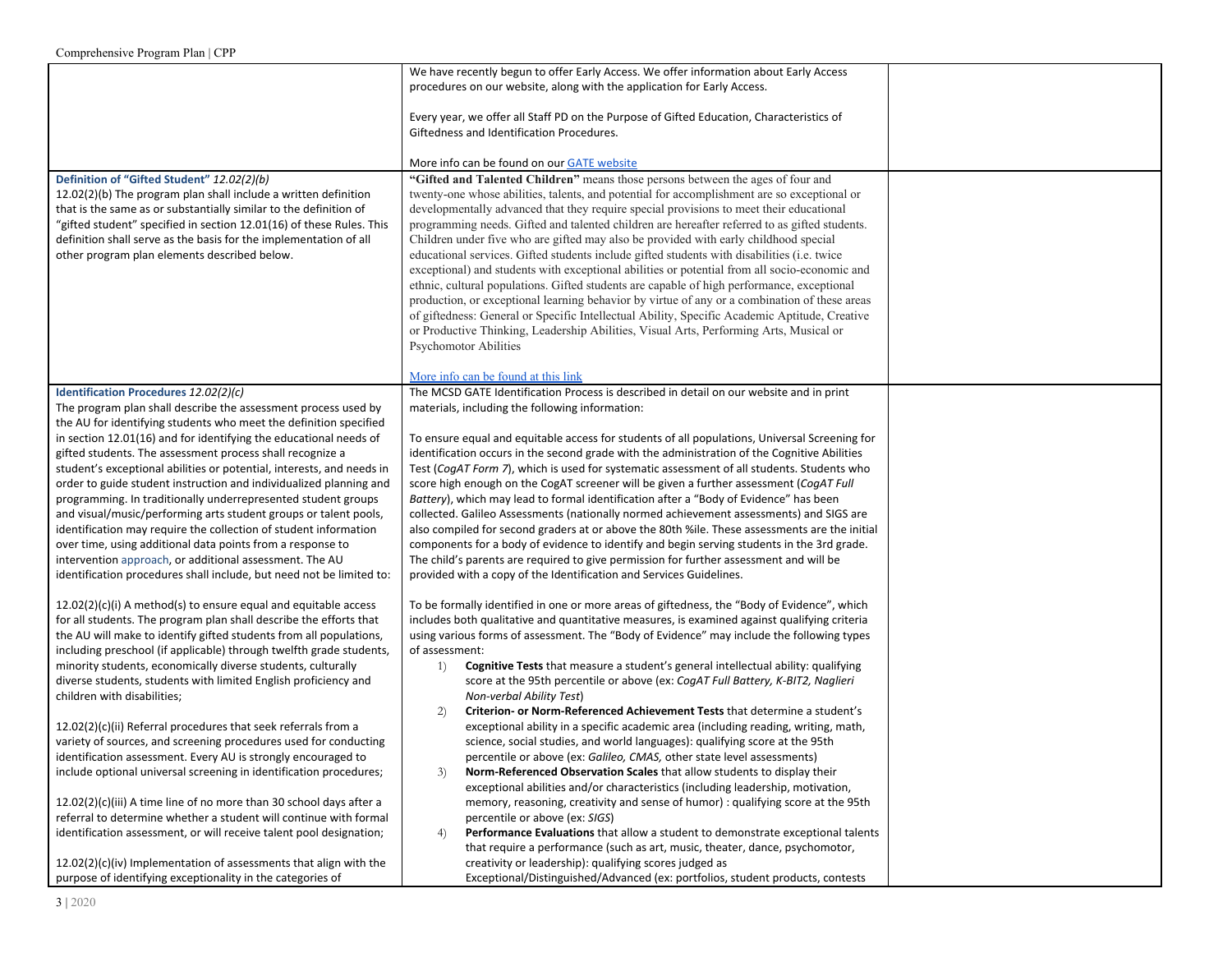giftedness, and in traditionally underrepresented populations. The AU may choose local assessment tools from the Department's chart of common and varied assessment tools used in identification;

12.02(2)(c)(v) Collection of data for a body of evidence that includes, but is not limited to: assessment results from multiple sources and multiple types of data (i.e. qualitative and quantitative data about achievement, cognitive ability, performance, parent and teacher input, motivation and observations of gifted characteristics/behaviors). The body of evidence contains data to identify the strength area defined in the definition of gifted children and determine appropriate programming services. These same categories are used in data collection and for developing the ALP;

12.02(2)(c)(vi) A review team procedure; and that includes at least one person trained or endorsed in gifted identification and programming;

12.02(2)(c)(vii) A review team procedure for determining identification or a talent pool designation from a body of evidence and for developing individualized ALPs for identified students. When only cognitive ability assessment data meets criteria in a body of evidence, the review team may determine that the student is identified with general or specific intellectual ability. This identification meets the condition of portability.

12.02(2)(c)(viii) A determination letter for parents and school files describing the decision of the review team, and area(s) of giftedness if the student is found to have exceptional abilities; and

12.02(2)(c)(ix) A communication procedure by which parents are made aware of the identification assessment process for their student, understand the results of the determination, and engage in the development and review of the student's ALP.

and competitions, and/or performance tasks judged by experts in that field)

Typically, students must qualify as exceptional in three of four assessments to be identified as gifted. In some cases, a range of other assessments that meet state gifted identification criteria may be used to gather a "Body of Evidence" to ensure multiple pathways to identification. Assessments are aligned appropriately for specific gifted areas/domains and require either scores above the 95th percentile and/or exceptional/distinguished ratings to determine exceptionality.

During the evaluation process, a student's "Body of Evidence" for each of the three indicators is carefully evaluated and considered as a whole. The "Body of Evidence" includes both qualitative and quantitative data from multiple sources and multiple types. The GATE Identification Review Committee does not base identification solely on any one indicator; the student's test scores and classroom behavior are evaluated by all members of the GATE Identification Review Committee, which includes at least one member trained in gifted identification and may include the classroom teacher, the GATE Facilitator(s), Administrators, and/or other district professionals as needed. During the Review Process, the committee provides opportunities for input from all teachers working with the student and from the student's parents. Upon completion of the review process, a determination letter describing the decision is sent to the parents and retained on file as part of the student's records; the determination letter will assist parents in understanding the identification results, and, if applicable, how the ALP will be developed and reviewed.

We have a digital Referral form on our website. Anyone may refer a student for gifted education at any time: this includes teachers, counselors, parents, administrators, or individual students referring a student from kindergarten through twelfth grade. Upon receiving a Referral, the GATE Identification Review Committee will assess the Body of Evidence and determine if further testing is needed to proceed in the identification process.

According to ECEA Rules, the GATE Identification Review Committee has 30 days after a referral is made to determine whether a student will be formally identified, or if more time is needed to continue the identification assessment. An identification determination does not have to be made within 30 days, but all stakeholders must receive communication about the next steps of the identification process within 30 days. A referral does not necessarily lead to further assessments; the GATE Identification Review Committee will carefully consider the "Body of Evidence" for the referral, examine current student data and determine appropriate next steps, which may or may not require additional tests. The committee's decision will be communicated to the parent/guardian, student and other educators in a timely manner.

On our website, there are identification processes in place for students gifted in creativity, leadership, psychomotor and the arts. Identification procedures follow the General Intellectual and Academic Aptitude procedures, but will also include evaluation based upon performance and/or portfolio work. Complete details of how the "Body of Evidence" is collected and evaluated for formal identification in Creativity or Productive Thinking, Dance, Leadership, Music, Psychomotor and the Visual Arts are available on our website.

Typically, students must qualify as exceptional in three of four assessments to be identified as gifted. In some cases, a range of other assessments that meet state gifted identification criteria may be used to gather a "Body of Evidence" to ensure multiple pathways to identification. Assessments are aligned appropriately for specific gifted areas/domains and require either scores above the 95th percentile and/or exceptional/distinguished ratings to

## More info can be [found](https://sites.google.com/mcsdtech.org/mcsdgiftededucation/identification-process#h.p_R8NbN0LUN6JS) at this link

determine exceptionality.

**Criteria for Determining Exceptional Ability (Giftedness) or Talent Pool** *12.02(2)(d)* 12.02(2)(d)(i) For each category of giftedness defined in 12.01(16),

criteria for exceptional ability means: 95 percentile or above on a standardized nationally normed test or observation tool, or a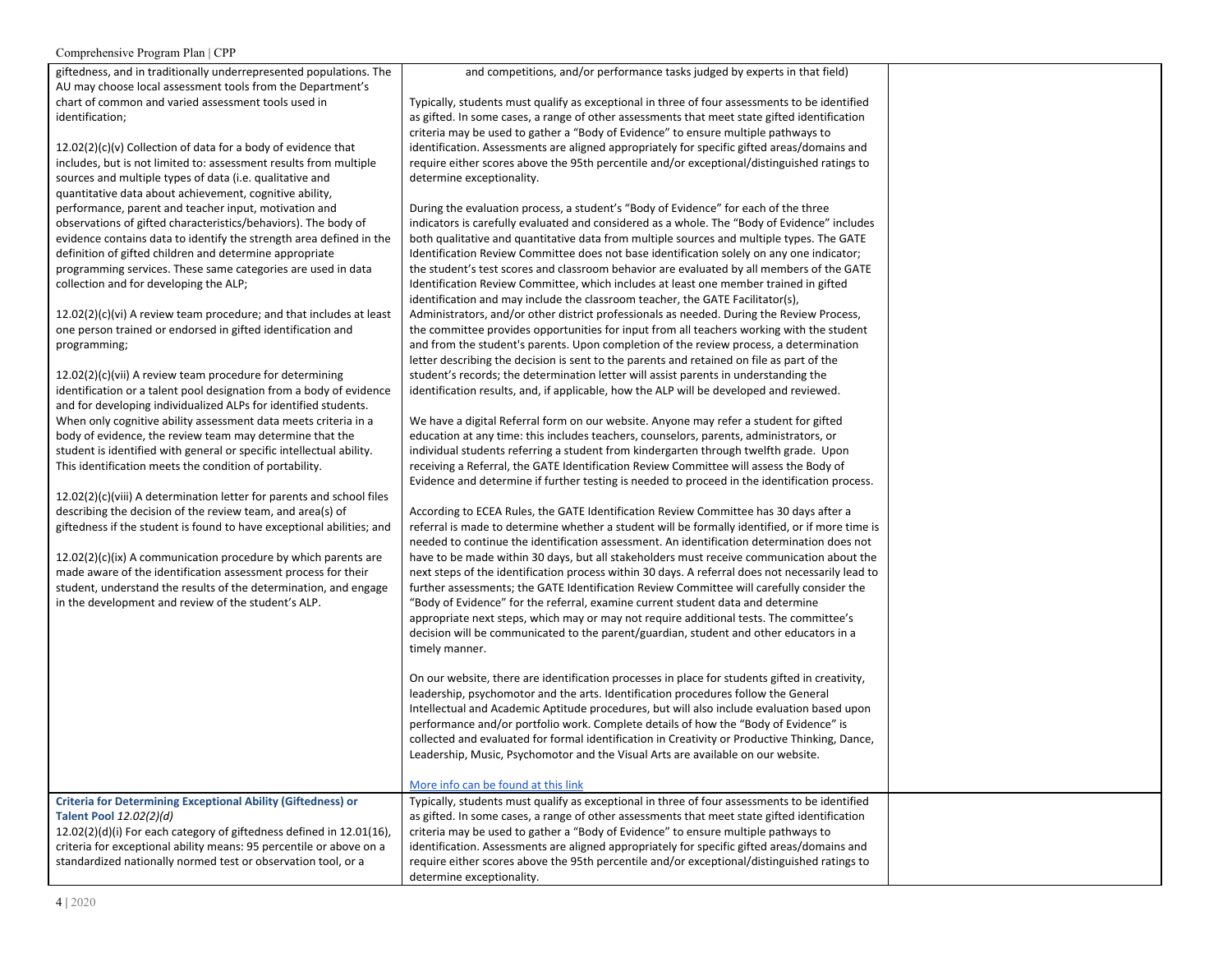| Comprehensive Program Plan   CPP                                                                                                                                                                                                                                                                                                                                                                                                                                                                                                                                                                                                                                                                                                                                                                                                                                                                                                                                                                                                                                                                                                                                                                                                                                                                                                                                                                                                                                                                                    |                                                                                                                                                                                                                                                                                                                                                                                                                                                                                                                                                                                                                                                                                                                                                                                                                                                                                                                                                                                                                                                                                                                                                                                                                                                                                                                                                                                                                                                                                                                                                                   |  |
|---------------------------------------------------------------------------------------------------------------------------------------------------------------------------------------------------------------------------------------------------------------------------------------------------------------------------------------------------------------------------------------------------------------------------------------------------------------------------------------------------------------------------------------------------------------------------------------------------------------------------------------------------------------------------------------------------------------------------------------------------------------------------------------------------------------------------------------------------------------------------------------------------------------------------------------------------------------------------------------------------------------------------------------------------------------------------------------------------------------------------------------------------------------------------------------------------------------------------------------------------------------------------------------------------------------------------------------------------------------------------------------------------------------------------------------------------------------------------------------------------------------------|-------------------------------------------------------------------------------------------------------------------------------------------------------------------------------------------------------------------------------------------------------------------------------------------------------------------------------------------------------------------------------------------------------------------------------------------------------------------------------------------------------------------------------------------------------------------------------------------------------------------------------------------------------------------------------------------------------------------------------------------------------------------------------------------------------------------------------------------------------------------------------------------------------------------------------------------------------------------------------------------------------------------------------------------------------------------------------------------------------------------------------------------------------------------------------------------------------------------------------------------------------------------------------------------------------------------------------------------------------------------------------------------------------------------------------------------------------------------------------------------------------------------------------------------------------------------|--|
| rating on a performance assessment that indicates<br>exceptionality/distinguished compared to age mates.<br>12.02(2)(d)(ii) Not meeting criteria on a single assessment tool<br>shall not prevent further data collection or consideration for<br>identification, if other indicators suggest exceptional potential as<br>observed in a body of evidence.<br>$12.02(2)(d)(iii)$ Criteria for screening assessments is a score range<br>less than the 95 percentile ranking or results on<br>observation/performance assessment tools as determined by the<br>AU to determine referrals, further data collection and observation,<br>and/or formation of student talent pools.                                                                                                                                                                                                                                                                                                                                                                                                                                                                                                                                                                                                                                                                                                                                                                                                                                       | During the evaluation process, a student's "Body of Evidence" for each of the three<br>indicators is carefully evaluated and considered as a whole. The "Body of Evidence" includes<br>both qualitative and quantitative data from multiple sources and multiple types. The GATE<br>Identification Review Committee does not base identification solely on any one indicator;<br>the student's test scores and classroom behavior are evaluated by all members of the GATE<br>Identification Review Committee, which includes at least one member trained in gifted<br>identification and may include the classroom teacher, the GATE Facilitator(s),<br>Administrators, and/or other district professionals as needed.<br>We continue to monitor district assessment data, including state assessments, in order to<br>monitor students that can qualify for giftedness or talent pools. Talent pools are determined<br>by the GATE Facilitator at each school for students who have two qualifying scores in the<br>90th - 94th percentiles. We continue to utilize various assessments in order to try to close<br>the identification gap for our underrepresented populations. Where possible, we use talent<br>pools to monitor students and to continue to try to identify students. Students can be<br>considered for gifted identification again in the future even if the body of evidence doesn't<br>formally identify them or place them in a talent pool by being referred.<br>More info can be found at this link                                    |  |
| Identification Portability 12.02(2)(e)<br>Identification portability shall be based upon AU implementation<br>of statewide identification procedures required in Section<br>12.02(2)(c) and use of criteria set for exceptionality in Section<br>$12.02(2)(d)$ and determination of a student's identification in one<br>or more of the categories of giftedness as described in the state<br>definition of gifted children in Section 12.01(16). Administrative<br>units shall implement procedures for statewide portability of<br>identification that include, but may not be limited to:<br>12.02(2)(e)(i) A requirement that the sending school/district<br>transfer the body of evidence for identification and the ALP with<br>student records when the student moves from one district to<br>another;<br>12.02(2)(e)(ii) Review of the transferred student's ALP within 45<br>school days of start date to determine programming options and<br>services that serve the identified area(s) according to the district<br>and community resources of the receiving district;<br>12.02(2)(e)(iii) If the receiving district finds the body of evidence<br>to be incomplete, the receiving district shall consult with, as<br>practical, the former district, parents, and student and re-evaluate<br>the identification determination; and.<br>12.02(2)(e)(iv) Communication to parents within 60 school days of<br>start date about how the new district will meet the needs outlined<br>in the student's ALP | We use state criteria for identification to ensure portability, and have a detailed procedure<br>for the Portability Process when students transfer in or out of our district; this procedure is<br>available on our website. We transfer ALP's and necessary information when students leave<br>the district or transfer to a different school in our district. Students transferring into MCSD<br>whose parents have indicated the student was previously participating in Gifted/Talented<br>services will have their records reviewed; we then examine their information within 45 days<br>of entering the district and communicate with parents within 60 days. If portability<br>requirements are met, the student is identified as Gifted in MCSD. If the "Body of Evidence"<br>is incomplete or inconclusive, we will consult with the former district, parents and student,<br>which may lead to reevaluation and assessment to possibly identify the student as gifted. If a<br>student transfers into MCSD from another state, we will examine the "Body of Evidence"<br>and determine if any additional assessments are required to make a formal identification.<br>When a student transfers out of MCSD to another district, we retain the student's<br>cumulative file, which contains all GATE records is flagged with a GATE identification; the<br>student's GATE records (including "Body of Evidence", determination letter, testing info, and<br>ALP) are then ready to transfer to the new district.<br>More info can be found at this link |  |
| Advanced Learning Plan Content 12.02(2)(f)<br>The AU shall develop an ALP for every gifted student according to<br>the student's determined area(s) of giftedness, interests, and<br>instructional and affective needs. The ALP shall be considered in<br>educational planning toward post-secondary readiness outcomes                                                                                                                                                                                                                                                                                                                                                                                                                                                                                                                                                                                                                                                                                                                                                                                                                                                                                                                                                                                                                                                                                                                                                                                             | Advanced Learning Plans are developed for gifted students according to student's strength<br>area(s), interests, and instructional and affective needs. These ALPs are reviewed and<br>updated on a yearly basis by GATE Facilitators, who consult with the gifted student, the<br>gifted student's teachers and the gifted student's parents. The ALP contains vital<br>information, including a student profile that details the student's interests and strengths as                                                                                                                                                                                                                                                                                                                                                                                                                                                                                                                                                                                                                                                                                                                                                                                                                                                                                                                                                                                                                                                                                           |  |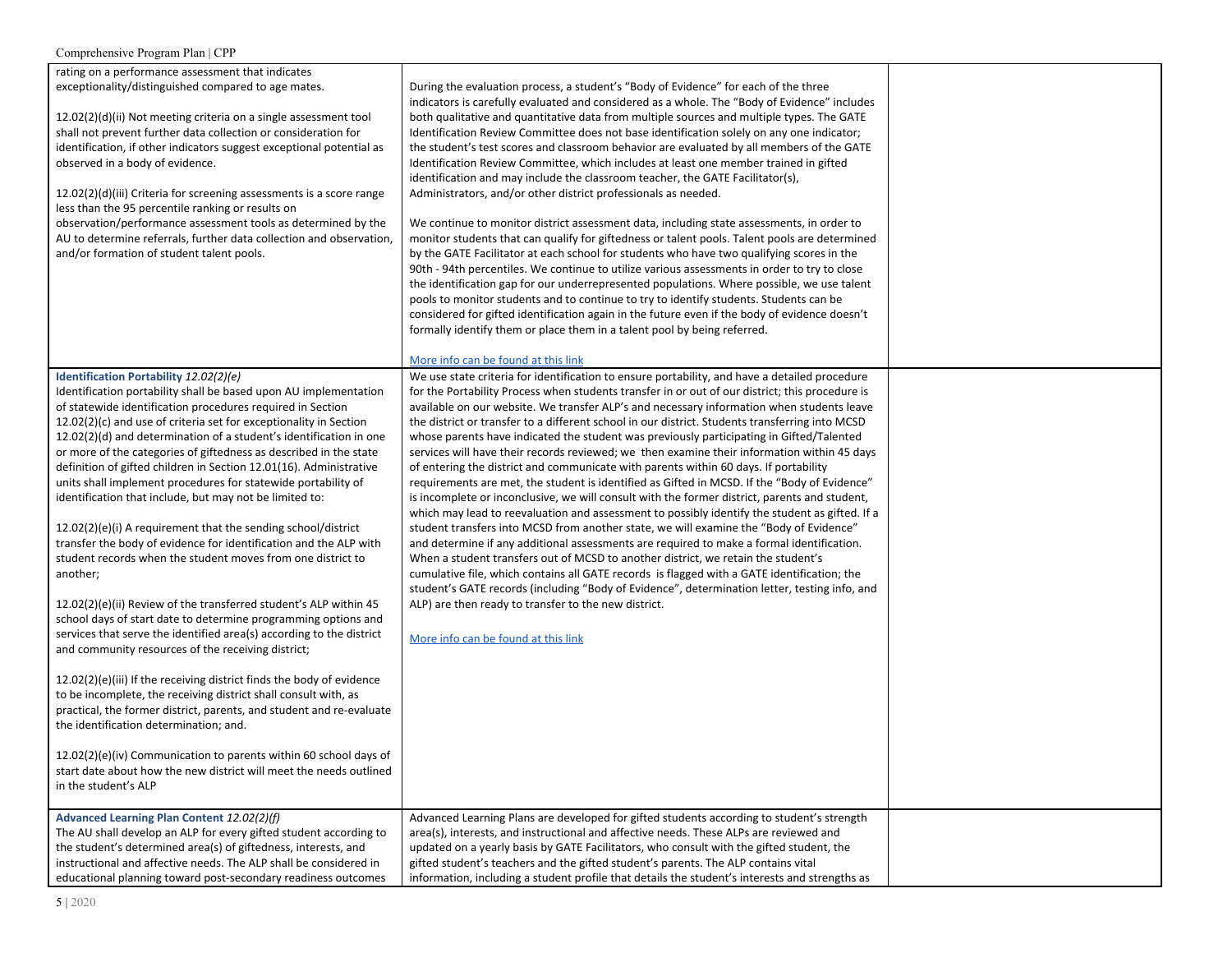and decision-making concerning subsequent programming for that student and be used in the articulation/transition process, preschool (if applicable) through grade 12. At the high school level ALPs may blend with the student's individualized career and academic plan (ICAP) if all content of the ALP are inclusive in the ICAP which includes achievement and affective goals. The ALP content shall include, but not be limited to:

12.02(2)(f)(i) A student profile described in a body of evidence. This profile shall be subject to the AU's student records confidentiality guidelines. The local AU determines periodic updates of the student profile, especially in terms of interests, and/or demonstration of previously unidentified strengths;

12.02(2)(f)(ii) A working-document section of the ALP. This portion of the ALP records annual measurable, attainable achievement and affective goals and progress. Achievement goals are standards-based statements in strength area(s). Additional achievement goals may be needed to address documented achievement gaps or career interest. Affective goals reflect development of personal, social, communication, leadership, and/or cultural competency;

12.02(2)(f)(iii) Description or delineation of supplemental curriculum, activities, specific programs or coursework, specific strategies, and/or extended or expanded learning opportunities available in the AU that match a student's strength area(s) and support the goals;

12.02(2)(f)(iv) Progress reports that align with the AU's or member district's schedule for parent-reporting and/or conferences about student progress. Adjustments to goals and programming options may occur during any progress reporting period;

12.02(2)(f)(v) Personnel involved in ALP development, and in progress report meetings or conferences, including, but not limited to classroom teacher(s), student, parents, gifted education staff or staff with training in gifted education identification and programming, and support staff as appropriate.

well as information about the "Body of Evidence" and identified areas of giftedness.

The ALP tracks previous academic achievement and affective goals, how they were measured, and whether or not they were met; the ALP also identifies current academic achievement and affective goals and how they will be measured. Academic Achievement goals are aligned to standards in the student's strength area(s); Affective goals reflect the development of personal, social, communication, leadership, and/or cultural competency goals of each student. Goals are written and aligned with tiered classroom instruction and allow for differentiated, personalized instruction as much as possible; in push-in classrooms, the GATE Facilitator provides supplemental and intensive programming as well as gifted instructional strategies, such as flexible grouping, Depth of Knowledge, Continuum of Complexity and the Depth and Complexity Framework. The ALP also includes specific accommodations to be followed for state testing.

ALP reviews begin in the fall with updating Academic and Affective goals; throughout the year, GATE Facilitators progress monitor these goals and modify as needed. At the end of the academic year, ALPs are reviewed once again to assess adequate yearly growth and goal successes. We have a new ALP Template in Google Sheets that allows GATE Facilitators to share draft versions of the ALP with students, who are active participants in the writing of their goals, interests and strengths. Google Sheets allows for collaboration with teachers, parents and administrators and makes the ALP a truly living document. When an ALP has been finalized, it is exported into a PDF file that we upload into Infinite Campus as part of the student's cumulative record; ALPs are transferred between grades and school levels. All GATE students are flagged in Infinite Campus so that any classroom teacher with the student in their class can pull up the student's electronic ALP and view the student's information and goals.

We incorporate career/postsecondary goals for secondary Gifted students as part of the ALP goal. ALPs are considered in planning for postsecondary readiness and help to guide meaningful career conversations as secondary students begin selecting courses in high school.

Depending on school needs and available offerings,, a description of supplemental curriculum, services and strategies that will be utilized to support the needs of our advanced learners is included in ALPs. These descriptions support the current goals for each student. At the high school level, programming primarily takes the form of a wide range of honors and advanced courses from which students can choose after consultation with their counselor and GATE Facilitator.

Parents, teachers, and students are all notified about ALP development and all three are asked for input to help create the ALP; parents, teachers and students are also involved in progress monitoring the ALP, and GATE Facilitators are available at least twice per year to review the ALP with parents during conferences. The ALP includes a section for parent input as evidence of parent engagement. Classroom teachers, in addition to being asked for input before ALPs are created and to assist in writing measurable ALP goals,, are given a snapshot version of the ALPs for all gifted students in their class. We are working on ensuring that more people are active participants in the process of monitoring and creating ALPs to make it a truly collaborative process. GATE Facilitators are not the sole 'custodian' of the ALP.

All parties involved with the ALP sign the document and are given a copy for their records. One copy of the ALP is placed in the student's GATE folder and uploaded into Infinite Campus as part of the student's cumulative record. ALP Procedures and Responsibilities 12.02(2)(g) Advanced Learning Plans are developed for gifted students according to student's strength area(s), interests, and instructional and affective needs. These ALPs are reviewed and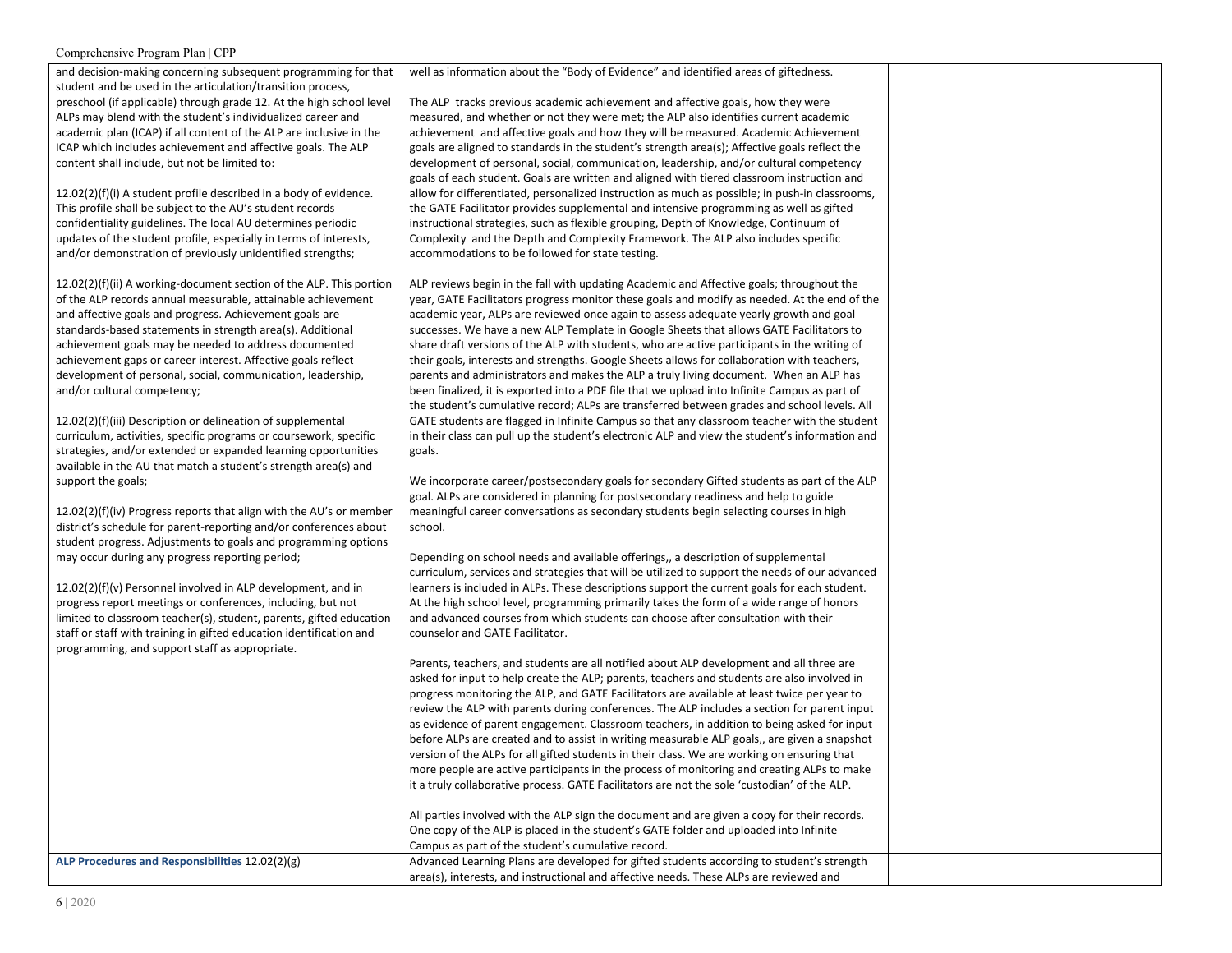12.02(2)(g)(ii) Personnel assigned with the responsibility for development and monitoring. At minimum the student's parents and classroom teachers should be familiar with and support ALP goals, and/or write ALP measurable goals according to local procedures. Gifted education resource personnel may assist in the writing of goals, but may not be the sole custodian of the ALP. Goals are written and aligned with classroom tiered instruction and expanded learning opportunities for supplemental or intensive programming;

 $12.02(2)(g)(iii)$  A method to develop student awareness and active participation in the ALP process;

12.02(2)(g)(iv) A process for management of ALPs within the cumulative file system including a procedure for transferring ALPs between grade levels, school levels, and districts. It is highly encouraged that ALPs are written by those working with the gifted student and that the ALP is an ongoing plan for coursework, tiered instruction, and increasing performance in the student's area of strength. ALP goals should be written or reviewed for current relevancy to teachers and students at the beginning of the school year;

12.02(2)(g)(v) An ALP progress reporting timeline. The review of progress integrates with ongoing conference or reporting periods of the district. It is highly encouraged that ALPs be student-led at the secondary level; and

12.02(2)(g)(vi) A system to show evidence of parent engagement and input in ALP development and in the review of progress. Evidence may include, but is not limited to: signature, electronic signature or checkbox of involvement, checklist, or other assurance supporting the student's growth. If after 3 documented attempts to contact the parents for signature, no parental signature is obtained, school personnel shall continue with ALP implementation and continue to engage parents in the process.

updated on a yearly basis by GATE Facilitators, who consult with the gifted student, the gifted student's teachers and the gifted student's parents. The ALP contains vital information, including a student profile that details the student's interests and strengths as well as information about the "Body of Evidence" and identified areas of giftedness.

The ALP tracks previous academic achievement and affective goals, how they were measured, and whether or not they were met; the ALP also identifies current academic achievement and affective goals and how they will be measured. Academic Achievement goals are aligned to standards in the student's strength area(s); Affective goals reflect the development of personal, social, communication, leadership, and/or cultural competency goals of each student. Goals are written and aligned with tiered classroom instruction and allow for differentiated, personalized instruction as much as possible; in push-in classrooms, the GATE Facilitator provides supplemental and intensive programming as well as gifted instructional strategies, such as flexible grouping, Depth of Knowledge, Continuum of Complexity and the Depth and Complexity Framework. The ALP also includes specific accommodations to be followed for state testing.

ALP reviews begin in the fall with updating Academic and Affective goals; throughout the year, GATE Facilitators progress monitor these goals and modify as needed. At the end of the academic year, ALPs are reviewed once again to assess adequate yearly growth and goal successes. We have a new ALP Template in Google Sheets that allows GATE Facilitators to share draft versions of the ALP with students, who are active participants in the writing of their goals, interests and strengths. Google Sheets allows for collaboration with teachers, parents and administrators and makes the ALP a truly living document. When an ALP has been finalized, it is exported into a PDF file that we upload into Infinite Campus as part of the student's cumulative record; ALPs are transferred between grades and school levels. All GATE students are flagged in Infinite Campus so that any classroom teacher with the student in their class can pull up the student's electronic ALP and view the student's information and goals.

We incorporate career/postsecondary goals for secondary Gifted students as part of the ALP goal. ALPs are considered in planning for postsecondary readiness and help to guide meaningful career conversations as secondary students begin selecting courses in high school.

Depending on school needs and available offerings,, a description of supplemental curriculum, services and strategies that will be utilized to support the needs of our advanced learners is included in ALPs. These descriptions support the current goals for each student. At the high school level, programming primarily takes the form of a wide range of honors and advanced courses from which students can choose after consultation with their counselor and GATE Facilitator.

Parents, teachers, and students are all notified about ALP development and all three are asked for input to help create the ALP; parents, teachers and students are also involved in progress monitoring the ALP, and GATE Facilitators are available at least twice per year to review the ALP with parents during conferences. The ALP includes a section for parent input as evidence of parent engagement. Classroom teachers, in addition to being asked for input before ALPs are created and to assist in writing measurable ALP goals,, are given a snapshot version of the ALPs for all gifted students in their class. We are working on ensuring that more people are active participants in the process of monitoring and creating ALPs to make it a truly collaborative process. GATE Facilitators are not the sole 'custodian' of the ALP.

All parties involved with the ALP sign the document and are given a copy for their records. One copy of the ALP is placed in the student's GATE folder and uploaded into Infinite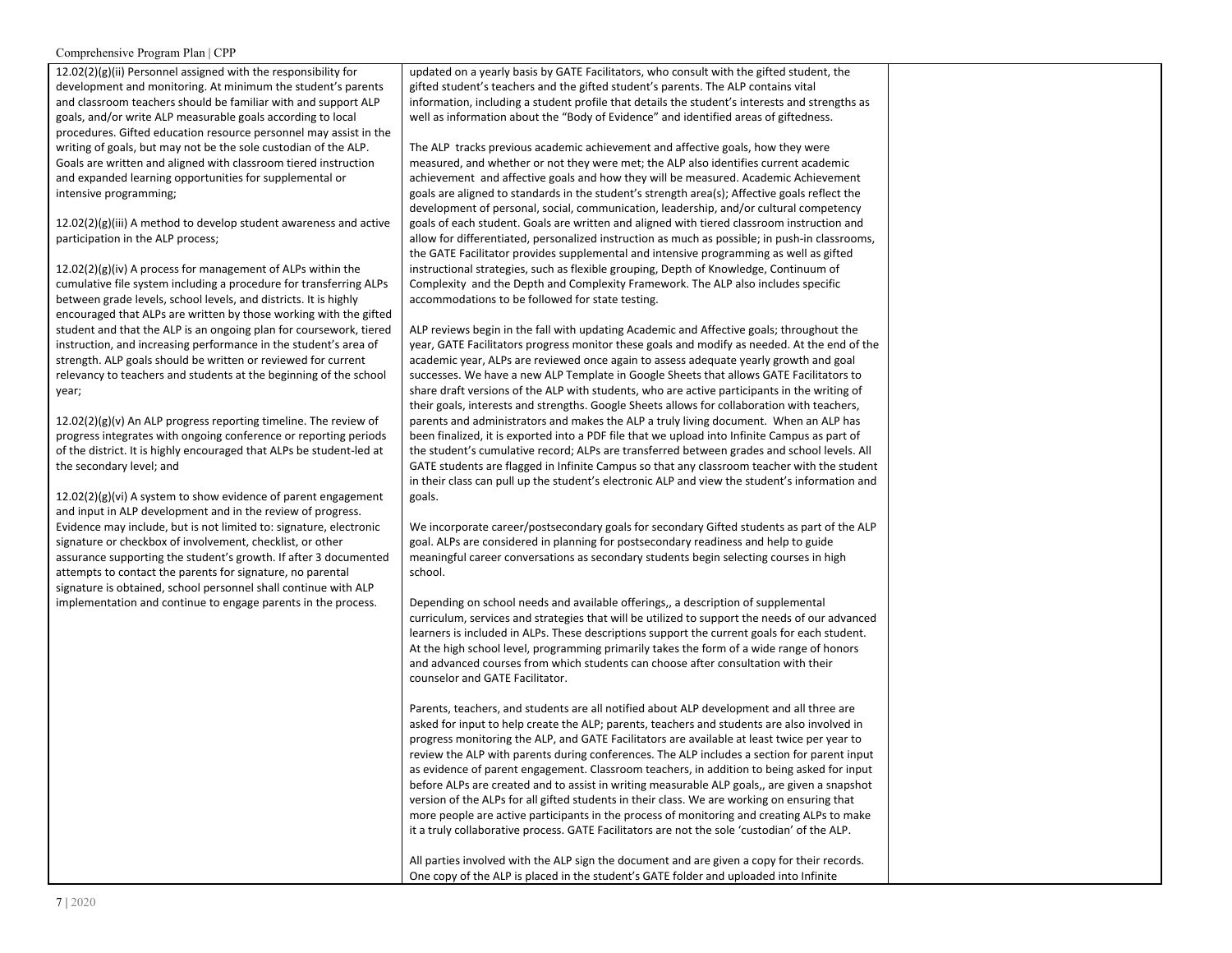|                                                                                                                               | Campus as part of the student's cumulative record.                                              |  |
|-------------------------------------------------------------------------------------------------------------------------------|-------------------------------------------------------------------------------------------------|--|
| Programming 12.02(2)(h)                                                                                                       | The mission of Gifted and Talented Education (GATE) in MCSD is twofold: first, to identify      |  |
| 12.02(2)(h)(i) The program plan shall describe the programming                                                                | students who demonstrate superior aptitude in academics, art, music, the performing arts,       |  |
| components, options, and strategies that will be implemented by                                                               | leadership, creativity or psycho-motor ability; and second, to provide a rigorous educational   |  |
| the AU and schools to appropriately address the educational                                                                   | environment in which students have the opportunity to optimize their academic and               |  |
| needs of gifted students. Programming shall match the academic                                                                | affective growth and development. All programming strategies address the educational            |  |
| strengths and interests of the gifted student. Other educational or                                                           | needs of gifted students to the best of our limited resources and are aligned with each         |  |
| affective needs shall be addressed according to the individual                                                                | individual student's strength area(s), interests, and ALP data and goals.                       |  |
| student's profile. Programming components, options, and                                                                       |                                                                                                 |  |
| strategies shall include, but need not be limited to:                                                                         | Montrose County School District provides district-wide opportunities for all students in STEM   |  |
|                                                                                                                               | and Problem-based Learning. These district-wide initiatives provide differentiated              |  |
| 12.02(2)(h)(i)(A) Alignment of the gifted student's assessment                                                                | opportunities for gifted students to: have challenging and rigorous learning environments;      |  |
| data and ALP goals to programming options in the areas of                                                                     |                                                                                                 |  |
|                                                                                                                               | engage with open-ended, authentic, and relevant tasks; have opportunities to express            |  |
| giftedness;                                                                                                                   | learning in unique and creative ways; wonder, question, think critically and creative solve     |  |
|                                                                                                                               | problems; work with their academic peers collaboratively; learn and demonstrate 21st            |  |
| 12.02(2)(h)(i)(B) Structures or type of delivery by which gifted                                                              | century skills, including communication, creativity, critical thinking and collaboration; and   |  |
| students are served at the different school levels (e.g., the general                                                         | develop and demonstrate leadership qualities.                                                   |  |
| classroom, resource location, small instructional group, and/or                                                               |                                                                                                 |  |
| pullout for direct and extended instruction aligned to strength                                                               | The program varies from school to school. There are some similarities in all the schools. We    |  |
| area);                                                                                                                        | offer both push-in and pull-out programming opportunities, depending upon a variety of          |  |
| 12.02(2)(h)(i)(C) Support in differentiated instruction and methods                                                           | factors, including the support and requests of building principals and scheduling constraints.  |  |
| (e.g., acceleration, cluster grouping and higher order thinking                                                               | Building principals work closely with the GATE department to determine their building's         |  |
| skills);                                                                                                                      | needs and the best programming options.                                                         |  |
|                                                                                                                               |                                                                                                 |  |
| 12.02(2)(h)(i)(D) Affective and guidance support systems (e.g.,                                                               | Students who are formally identified into the program are provided services on a weekly         |  |
| social skills training, early college and career planning);                                                                   | basis at the elementary school level. Elementary facilitators push and challenge kids in their  |  |
|                                                                                                                               | identified strength areas and provide weekly enrichment projects. At three of our six           |  |
| 12.02(2)(h)(i)(E) Diverse content options provided for gifted                                                                 |                                                                                                 |  |
|                                                                                                                               | elementary schools, one of our GATE Facilitators provides the majority of the gifted students   |  |
| students in their areas of strength (e.g., mentorship, Socratic                                                               | with the opportunity to attend a full-day, once per week GATE class. In the pull-out groups,    |  |
| seminars, advanced math, honors courses);                                                                                     | the GATE Facilitator follows grade-level state academic standards (oral communication,          |  |
|                                                                                                                               | vocabulary development, ELA, and math) and work on affective needs for GATE students,           |  |
| $12.02(2)(h)(i)(F)$ The means by which articulation for preschool (if                                                         | including goal-setting, social/emotional needs activities, and peer groups. STEM activities are |  |
| applicable) through grade 12 is planned and implemented;                                                                      | a perfect learning opportunity for GATE students during our pull-out groups. At the other       |  |
|                                                                                                                               | three elementary schools, another GATE Facilitator provides gifted students with two-hour       |  |
| 12.02(2)(h)(i)(G) Pre-collegiate and/or pre-advanced placement                                                                | pull-out groups with an emphasis on affective needs skills, goal setting, critical thinking and |  |
| support;                                                                                                                      | technology integration. The GATE Facilitator also provides monthly planning with grade-level    |  |
|                                                                                                                               | teachers (grades 3-5) to support planning for advanced/GATE students. The GATE Facilitator      |  |
| 12.02(2)(h)(i)(H) ALP development and reviews conducted through                                                               | provides push-in groups for each grade-level for either advanced reading or math; some          |  |
| the collaborative efforts of the teacher(s), other school personnel                                                           | pull-out groups are specifically for math extension/enrichment to support the new Bridges       |  |
| (as needed), parents and the student (as appropriate);                                                                        | program.                                                                                        |  |
|                                                                                                                               |                                                                                                 |  |
| 12.02(2)(h)(i)(l) Post-secondary options available to gifted                                                                  | Students are screened for advanced classes in their strength area at the middle school level.   |  |
| students.                                                                                                                     | At two of our three middle schools, special GATE classes are offered with a GATE Facilitator    |  |
|                                                                                                                               | weekly. At the third middle school, the GATE Facilitator offers a push-in model to co-teach     |  |
| 12.02(2)(h)(i)(J) Concurrent enrollment opportunities, if indicated                                                           | with classroom teachers and offer flexible grouping strategies with Gifted students. Middle     |  |
| by a gifted child's ALP or ICAP. To be considered in an ALP, the AU                                                           | school GATE Facilitators also offer team teaching in all subjects, planning time with teachers  |  |
| shall consider the student's need for appropriate concurrent                                                                  | for specific programs, and meet with students in small groups or individually to discuss goals. |  |
| enrollment, available options, funding, and requirement for                                                                   |                                                                                                 |  |
|                                                                                                                               |                                                                                                 |  |
| administrative approval.                                                                                                      | At the high school level, students have a wide variety of honors, advanced, AP, and             |  |
|                                                                                                                               | concurrent enrollment courses from which to choose as well as a wide range of                   |  |
| 12.02(2)(h)(ii) Students identified with exceptional ability require                                                          | postsecondary options, including Career Options seminars, work for credit, and internships.     |  |
| provisions to develop the areas of strength over time. When                                                                   | Counselors play a major role in providing support for gifted students and work closely with     |  |
|                                                                                                                               | individual students on the ICAP. There are two GATE Facilitators available part-time to meet    |  |
| underachievement and/or motivational issues are observed<br>behaviors in a gifted student, the ALP team, child study team, or | with small groups or with individual gifted students. Currently, a GATE Facilitator is a once   |  |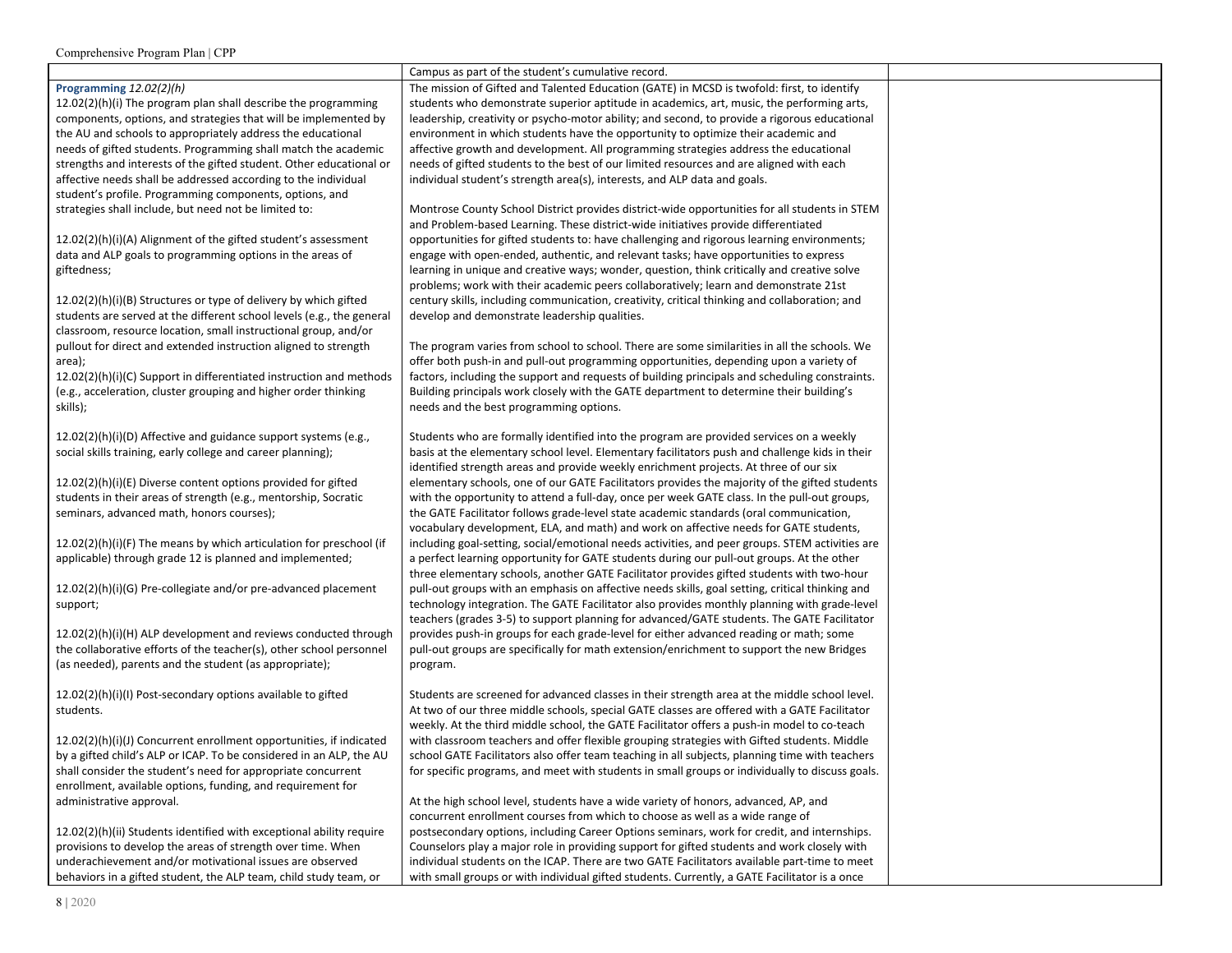| review team shall problem solve in collaboration with the family, | per week lunch meeting with 9th grade students focused on postsecondary career and               |  |
|-------------------------------------------------------------------|--------------------------------------------------------------------------------------------------|--|
| the student, and appropriate staff.                               | college readiness and planning.                                                                  |  |
|                                                                   |                                                                                                  |  |
|                                                                   | We have recently tried to move to more of a push-in model. This has worked much better in        |  |
|                                                                   | schools that have clustered their students. We recently received training on embedding rigor     |  |
|                                                                   | into everyday instruction for all students and on clustering our gifted students; these will be  |  |
|                                                                   | target areas in the next four years to continually improve our programming.                      |  |
|                                                                   |                                                                                                  |  |
|                                                                   | Gifted Facilitators provide support for classroom teachers of gifted students by providing the   |  |
|                                                                   | following: differentiation strategies, pull-out GATE classes, push-in co-teaching, curriculum    |  |
|                                                                   |                                                                                                  |  |
|                                                                   | compacting, curriculum pre-assessment, college and career planning, alternative and/or           |  |
|                                                                   | extension assignments and content, social/emotional strategies, and cluster grouping where       |  |
|                                                                   | possible. Starting last year, we have offered and will continue to offer Professional            |  |
|                                                                   | Development on the Depth and Complexity Framework for any interested classroom                   |  |
|                                                                   | teachers. Currently, our GATE Facilitators use the Depth and Complexity Framework in their       |  |
|                                                                   | pull-out and push-in instruction of gifted students. We continue to offer training and support   |  |
|                                                                   | for differentiated instruction and methods to all classroom teachers.                            |  |
|                                                                   |                                                                                                  |  |
|                                                                   | GATE Facilitators routinely provide affective guidance and support for gifted students           |  |
|                                                                   | through small groups and individual meetings with gifted students.                               |  |
|                                                                   |                                                                                                  |  |
|                                                                   | Wherever possible, we have offered diverse content options in areas of strength through          |  |
|                                                                   | specific programming based on the student's ALP and through a menu of available courses.         |  |
|                                                                   | As much as possible, we counsel students about choosing courses based on their goals.            |  |
|                                                                   | Programming is articulated across grade levels to assist gifted students in transitioning,       |  |
|                                                                   | especially in regard to student interests and strength areas. We offer support to our gifted     |  |
|                                                                   | students in planning academic pathways aligned with pre-collegiate and/or pre-advanced           |  |
|                                                                   | placement, continuing into high school where counselors offer guidance on course selection       |  |
|                                                                   | for career/college pathways. The collaborative development of the ALP is the central             |  |
|                                                                   |                                                                                                  |  |
|                                                                   | resource used for guiding and offering support throughout the student's academic<br>transitions. |  |
|                                                                   |                                                                                                  |  |
|                                                                   |                                                                                                  |  |
|                                                                   | The MCSD GATE Department manages acceleration requests for all students, which includes          |  |
|                                                                   | cognitive testing, organizing meetings, and providing the Iowa Acceleration Scale to             |  |
|                                                                   | determine if a student is eligible to accelerate from one grade to the next. Students may be     |  |
|                                                                   | accelerated by curriculum compacting, subject and content acceleration, and advanced             |  |
|                                                                   | placement. Our District Acceleration Policy is available on our website.                         |  |
| Evaluation and Accountability Procedures 12.02(2)(i)              | Annually, Montrose County School District creates a Gifted Addendum to the Unified               |  |
| The comprehensive program plan shall describe the AU's            | Improvement Plan that aligns with state accreditation processes Data concerning gifted           |  |
| procedures for evaluation and accountability including, but not   | students is monitored regularly using Schoolzilla and is disaggregated to modify and update      |  |
| limited to:                                                       | the Addendum in regard to gifted student academic performance data for areas of growth as        |  |
|                                                                   | well as areas needing improvement. Some of the data that we look at includes identification      |  |
| 12.02(2)(i)(i) Unified improvement plan addendum methods by       | trends, particularly with analysis of our progress in trying to shrink the identification gap of |  |
| which gifted student performance is monitored and measured for    | our underrepresented populations.                                                                |  |
| continual learning progress and how such methods align with the   |                                                                                                  |  |
| state accreditation process (e.g., annual UIP gifted education    | To ensure continual development, students and parents monitor and self-report on goals           |  |
| addendum, multi-district/BOCES summary, intervention progress     | identified in each student's ALP in consultation with GATE Facilitators; goals are then          |  |
| monitoring data sources, ALP goals, and performance, district,    | updated after meeting with stakeholders. The ALP includes a statement that the goals were        |  |
| and/or state assessment data). These methods include UIP          | reviewed and updated and that parents were involved. Yearly surveys are given each year to       |  |
| elements such as annual gifted student performance target(s) and  | both gifted students and their parents in order to measure the effectiveness of our gifted       |  |
| an action plan to meet the target(s) and a timeline to report on  | program.                                                                                         |  |
| progress toward targets;                                          |                                                                                                  |  |
|                                                                   | We use the CGER process as well as self-evaluation to make continual improvements. We            |  |
|                                                                   | use the ALP Interchange on DMS for ALP self-evaluation.                                          |  |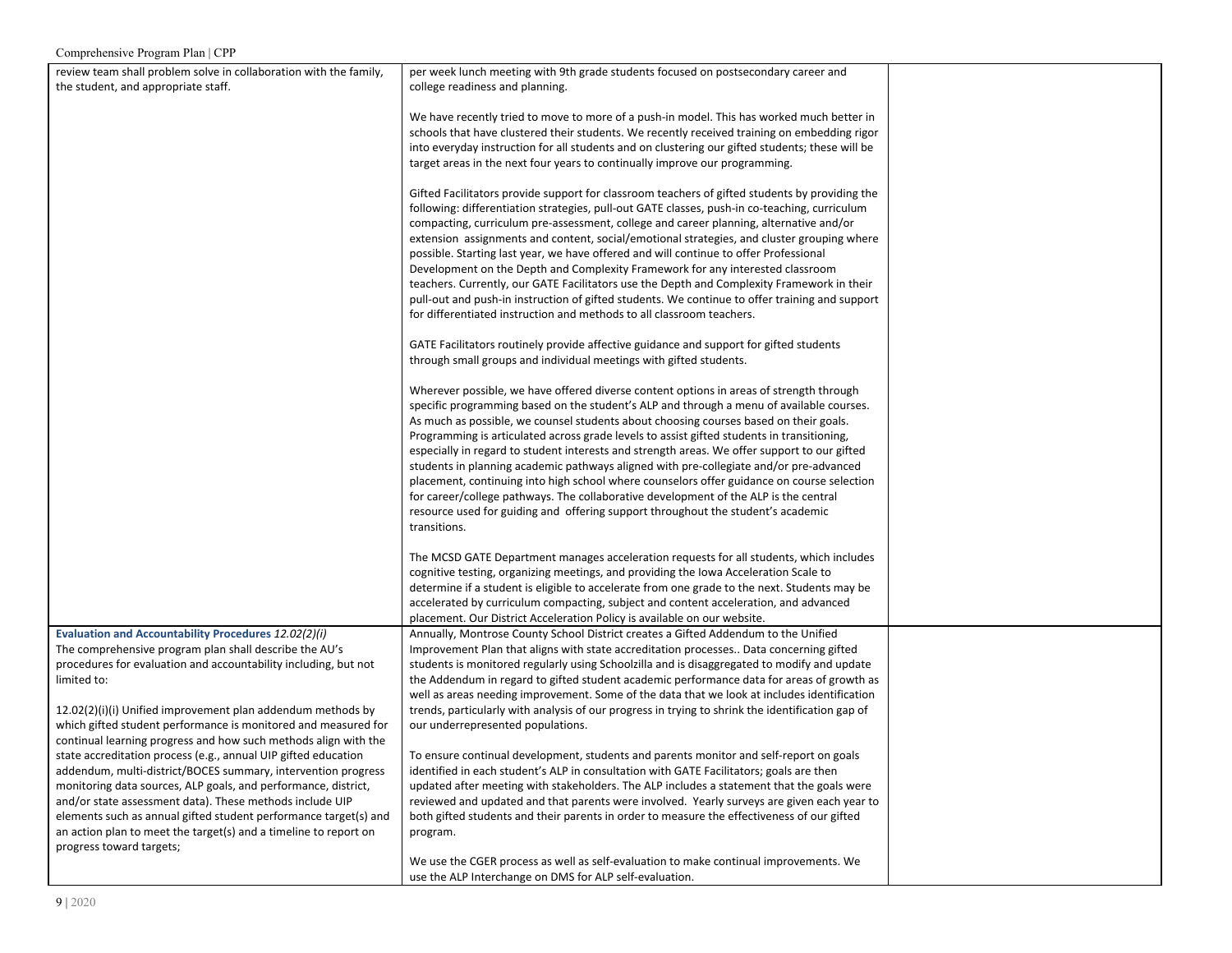| Comprehensive Program Plan   CPP                                                                                                                                                                                                                                                                                                                                                                                                                                                                                                                                                                                                                                                                                                                                                                                                                                                                                                                                                                                                  |                                                                                                                                                                                                                                                                                                                                                                                                                                                                                                                                                                                                                                                                                                                                                                                                                                                                                                                                                                                                                                                                                                                                                                                                                                                                                                                                                                                                                  |  |
|-----------------------------------------------------------------------------------------------------------------------------------------------------------------------------------------------------------------------------------------------------------------------------------------------------------------------------------------------------------------------------------------------------------------------------------------------------------------------------------------------------------------------------------------------------------------------------------------------------------------------------------------------------------------------------------------------------------------------------------------------------------------------------------------------------------------------------------------------------------------------------------------------------------------------------------------------------------------------------------------------------------------------------------|------------------------------------------------------------------------------------------------------------------------------------------------------------------------------------------------------------------------------------------------------------------------------------------------------------------------------------------------------------------------------------------------------------------------------------------------------------------------------------------------------------------------------------------------------------------------------------------------------------------------------------------------------------------------------------------------------------------------------------------------------------------------------------------------------------------------------------------------------------------------------------------------------------------------------------------------------------------------------------------------------------------------------------------------------------------------------------------------------------------------------------------------------------------------------------------------------------------------------------------------------------------------------------------------------------------------------------------------------------------------------------------------------------------|--|
| 12.02(2)(i)(ii) Methods by which student affective growth is<br>monitored and measured for continual development (e.g., rubrics<br>for personal journals and anecdotal data, student surveys,<br>demonstration of self-advocacy, and student career and/or<br>college plans);                                                                                                                                                                                                                                                                                                                                                                                                                                                                                                                                                                                                                                                                                                                                                     | Disaggregated growth data is shared with the school board and with principals yearly.<br>Feedback and review from all stakeholders is encouraged and welcome at all times by<br>ongoing two-way communication                                                                                                                                                                                                                                                                                                                                                                                                                                                                                                                                                                                                                                                                                                                                                                                                                                                                                                                                                                                                                                                                                                                                                                                                    |  |
| 12.02(2)(i)(iii) Methods for ensuring that gifted student<br>performance (achievement and growth) and reporting are<br>consistent with state accreditation and accountability<br>requirements (i.e., disaggregation of state assessment data for<br>gifted students, identification of discrepancies in the data, goal<br>setting and demonstration of achievement and growth); and                                                                                                                                                                                                                                                                                                                                                                                                                                                                                                                                                                                                                                               |                                                                                                                                                                                                                                                                                                                                                                                                                                                                                                                                                                                                                                                                                                                                                                                                                                                                                                                                                                                                                                                                                                                                                                                                                                                                                                                                                                                                                  |  |
| 12.02(2)(i)(iv) Methods for self-evaluation of the gifted program<br>including a schedule for periodic feedback and review (e.g., review<br>of gifted policy, goals, identification process, programming<br>components, personnel, budget and reporting practices, and the<br>impact of gifted programming on student achievement and<br>progress); and                                                                                                                                                                                                                                                                                                                                                                                                                                                                                                                                                                                                                                                                           |                                                                                                                                                                                                                                                                                                                                                                                                                                                                                                                                                                                                                                                                                                                                                                                                                                                                                                                                                                                                                                                                                                                                                                                                                                                                                                                                                                                                                  |  |
| $12.02(2)(i)(v)$ Methods by which parents, educators, and other<br>required persons are informed about the methods described in<br>$12.02(2)(i)(i-i\nu)$ above.                                                                                                                                                                                                                                                                                                                                                                                                                                                                                                                                                                                                                                                                                                                                                                                                                                                                   |                                                                                                                                                                                                                                                                                                                                                                                                                                                                                                                                                                                                                                                                                                                                                                                                                                                                                                                                                                                                                                                                                                                                                                                                                                                                                                                                                                                                                  |  |
| <b>Personnel 12.02(2)(j)</b><br>12.02(2)(i)(i) The program plan shall describe the personnel who<br>provide instruction, counseling, coordination and other<br>programming for gifted students. Personnel shall be<br>knowledgeable in the characteristics, differentiated instructional<br>methods and competencies in the special education of gifted<br>students. Qualified personnel with endorsement or an advanced<br>degree in gifted education are preferred in specific programs and<br>classrooms consisting of mainly gifted students. Beginning with<br>the 2010-2011 school year, every AU shall employ or contract with<br>a person who is responsible for:<br>$12.02(2)(j)(i)(A)$ Management of the program plan;<br>$12.02(2)(j)(i)(B)$ Professional development activities, the purposes<br>of which are:<br>12.02(2)(j)(i)(B)(I) To improve and enhance the skills, knowledge<br>and expertise of teachers and other personnel who provide<br>instruction and other supportive services to gifted students; and | Working under the Director of Instructional Services, the Gifted Coordinator is responsible<br>for management of the program plan, as well as coordination of gifted education<br>professional development. MCSD hires and retains a Gifted Coordinator who works at least<br>half the time on managing the gifted education services for the district; the current Gifted<br>Coordinator is working toward an endorsement in gifted education through graduate<br>coursework. The Gifted Coordinator is responsible for the following:<br>Develop, implement and monitor state Gifted education CPP and goals<br>Attend state and regional Gifted Education Director's Meetings<br>Collaborate with district administration to align GATE services with ongoing<br>$\overline{\phantom{a}}$<br>district curriculum initiatives<br>Conduct research on best practices in Gifted Education<br>Determine programming needs based on research, data analysis and survey<br>results<br>Facilitates program development and revision with the Gifted Education<br>Facilitators<br>Maintains and regularly updates the website<br>Ongoing two-way communication with all stakeholders in a variety of ways<br>$\overline{\phantom{a}}$<br>Promotes and manages professional development<br>Facilitates GATE Parent Nights and Parent Meetings<br>Presents information and data on Gifted Education to all stakeholders |  |
| 12.02(2)(j)(i)(B)(II) To increase, to the extent practicable, the<br>number of qualified personnel providing instruction to gifted<br>students.                                                                                                                                                                                                                                                                                                                                                                                                                                                                                                                                                                                                                                                                                                                                                                                                                                                                                   | Manages gifted testing schedules and procedures<br>Manages and reports on gifted education budget<br>Manages Early Access and Grade Acceleration procedures                                                                                                                                                                                                                                                                                                                                                                                                                                                                                                                                                                                                                                                                                                                                                                                                                                                                                                                                                                                                                                                                                                                                                                                                                                                      |  |
| 12.02(2)(j)(ii) The AU shall make good faith effort to hire and<br>retain on at least a halftime basis one qualified person to<br>administer and monitor the implementation of the AU's gifted<br>program.                                                                                                                                                                                                                                                                                                                                                                                                                                                                                                                                                                                                                                                                                                                                                                                                                        | Currently, we have four full-time GATE Facilitators: 1) one services 3 elementaries; 2) one<br>services 3 elementaries; 3) one services one middle school and one high school; 4) one<br>services 2 middle schools and one high school.<br>All GATE Facilitators are highly qualified in the area in which they are teaching; one of our<br>GATE Facilitators holds a gifted education endorsement; three of our four GATE Facilitators<br>are trained in identification; all of our GATE Facilitators are encouraged to obtain a gifted                                                                                                                                                                                                                                                                                                                                                                                                                                                                                                                                                                                                                                                                                                                                                                                                                                                                         |  |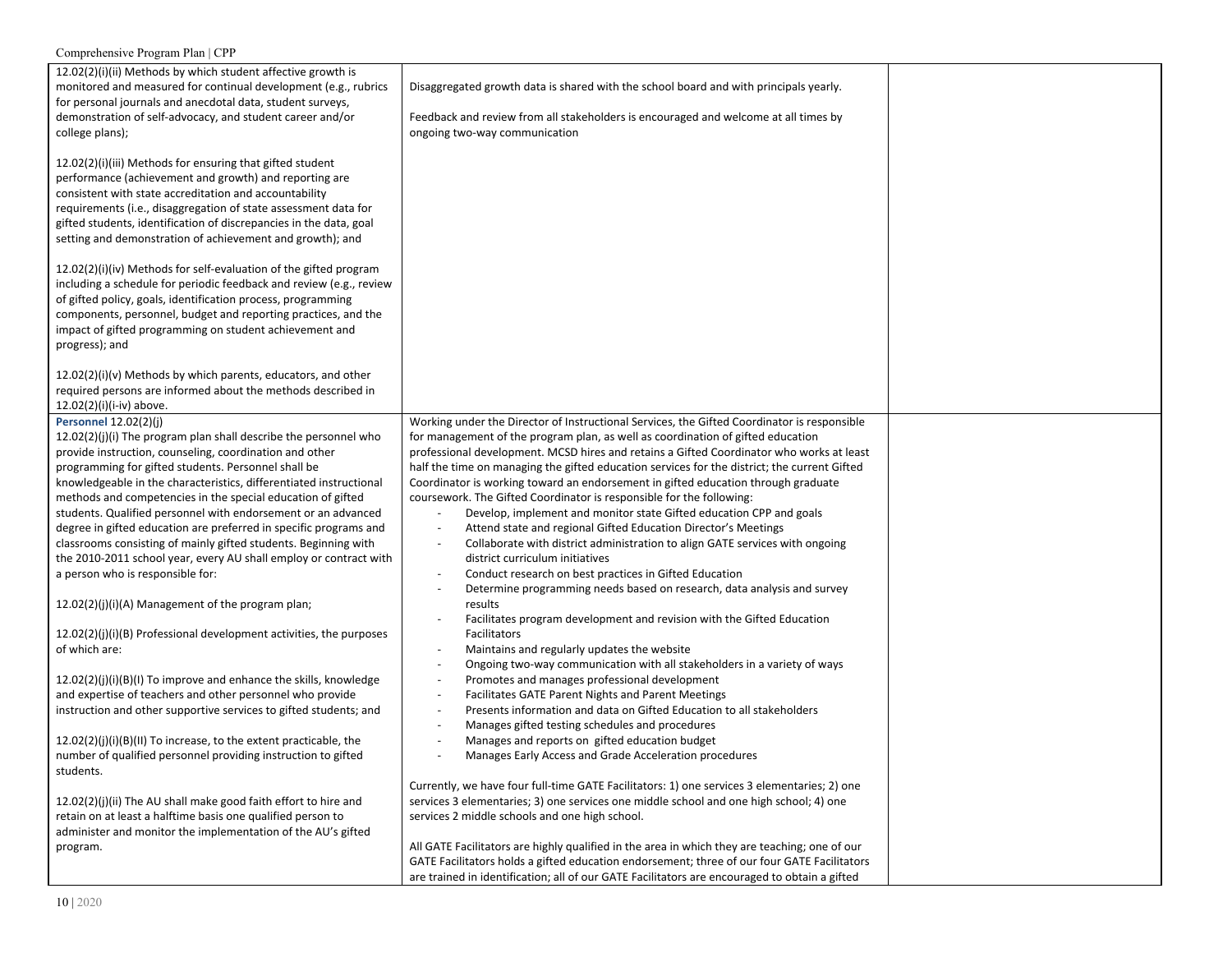| 12.02(2)(j)(iii) Administrative units should consider employing      | endorsement. All GATE Facilitators are highly knowledgeable about gifted education and                        |  |
|----------------------------------------------------------------------|---------------------------------------------------------------------------------------------------------------|--|
| sufficient personnel for ALP writing and monitoring, and             | attend Gifted Education conferences (CAGT and NAGC) and regional trainings whenever                           |  |
| differentiated instruction for gifted students.                      | possible. GATE Facilitators have taken or are taking CDE Javits Gifted Modules. Each year, the                |  |
|                                                                      | GATE Facilitators are provided a calendar of available courses offerings and trainings to                     |  |
| 12.02(2)(j)(iv) Administrative units should collaborate with         | continue their professional development. All GATE Facilitators                                                |  |
| universities and colleges for the development of qualified           | design rigorous curriculum and lesson plans based on best practices in gifted                                 |  |
| personnel.                                                           | education instruction                                                                                         |  |
|                                                                      | implement extended learning opportunities to nurture and develop gifted                                       |  |
| 12.02(2)(j)(v) Personnel responsible for the instruction and         | potential through pull-out classes or push-in co-teaching methods                                             |  |
| learning of gifted students in core academic areas must meet the     | are responsible for writing, monitoring and managing the ALPs of their gifted<br>$\overline{\phantom{a}}$     |  |
| requirements under federal law for highly qualified teachers.        | student caseload                                                                                              |  |
|                                                                      | Shares ALP "Snapshot" with classroom teachers<br>$\overline{\phantom{a}}$                                     |  |
| 12.02(2)(j)(vi) Paraprofessionals may serve in supportive roles, but | build positive relationships with the students, their teachers and their families<br>$\overline{\phantom{a}}$ |  |
| may not be the sole instructional provider, nor may such             | communicate regularly with all stakeholders<br>$\overline{\phantom{a}}$                                       |  |
| paraprofessionals be funded using state gifted education funds.      | maintain a regularly updated Blog about their gifted programming and classes<br>$\overline{\phantom{a}}$      |  |
|                                                                      | have access to and monitor student data through Schoolzilla for progress<br>$\overline{\phantom{a}}$          |  |
| 12.02(2)(j)(vii) The program plan shall also indicate the content of | monitoring and goal setting                                                                                   |  |
| and means by which the AU supports the acquisition and/or            | meet regularly with classroom teachers to progress monitoring and assist with<br>$\overline{\phantom{a}}$     |  |
| improvement of the knowledge and competencies of personnel           | differentiation strategies for the regular classroom                                                          |  |
| through appropriate professional development relating to the         | manage and administer gifted testing, including the 2nd grade CogAT Screener<br>$\overline{\phantom{a}}$      |  |
| instruction, programming and counseling for gifted students. (e.g.,  | and Full Battery                                                                                              |  |
| induction and in-service programs, job-embedded training and         | notify teachers of testing windows and request recommendations<br>$\overline{\phantom{a}}$                    |  |
| coaching, gifted education workshops or institutes and college       | Completes testing analysis and summaries; writes and sends determination letter<br>$\overline{\phantom{a}}$   |  |
| coursework). Key topics should include, but need not be limited      | Enters identification codes/information and ALP into Infinite Campus<br>$\overline{\phantom{a}}$              |  |
| to, gifted characteristics and myths, differentiated instruction,    | Updates files and data for gifted 'monitoring' students<br>$\overline{\phantom{a}}$                           |  |
| affective needs, counseling, content instructional options and       | Meets with parents of gifted students for ALP creation/monitoring<br>$\overline{\phantom{a}}$                 |  |
| advanced curricular strategies (e.g., higher order thinking          | $\blacksquare$                                                                                                |  |
|                                                                      | Compiles the "Body of Evidence" as part of student GATE files and ALPs; uses the                              |  |
| strategies).                                                         | "BOE" to inform SMART Goals for the ALP                                                                       |  |
|                                                                      | Gathers and provides gifted resources to assist teachers with differentiation and                             |  |
|                                                                      | best practices for gifted education instruction                                                               |  |
|                                                                      | Participates in and/or leads professional development opportunities<br>$\overline{\phantom{a}}$               |  |
|                                                                      | Meets as a Gifted Education team regularly for planning and review<br>$\sim$                                  |  |
|                                                                      | Provides affective lessons and support<br>$\overline{\phantom{a}}$                                            |  |
|                                                                      | Advocate for gifted programming                                                                               |  |
|                                                                      | Provide postsecondary counseling and support                                                                  |  |
|                                                                      |                                                                                                               |  |
|                                                                      | MCSD has been collaborating with Denver University through the Right 4 Rural Grant to                         |  |
|                                                                      | improve identification methods and strategies aimed at increasing gifted identification                       |  |
|                                                                      | among our underrepresented populations. At least three of our GATE Facilitators have                          |  |
|                                                                      | received training on the Depth and Complexity Framework and work within the district to                       |  |
|                                                                      | offer professional development on Depth and Complexity.                                                       |  |
|                                                                      |                                                                                                               |  |
|                                                                      | No paraprofessionals are utilized for gifted education in MCSD.                                               |  |
|                                                                      |                                                                                                               |  |
|                                                                      | A variety of professional development that is designed to support the improvement and                         |  |
|                                                                      | acquisition of knowledge related to the needs of gifted students is offered in our district,                  |  |
|                                                                      | including the Depth and Complexity learning thread as well as training on how to utilize                      |  |
|                                                                      | Problem Based Learning in the classroom.                                                                      |  |
| Budget 12.02(2)(k)                                                   | Each year MCSD submits an annual budget plan that reflects both state funding and AU                          |  |
| 12.02(2)(k)(i) The AU shall include in the annual plan a budget for  | contributing funds. State funds are used entirely to help pay salaries for gifted facilitators.               |  |
| gifted education which reflects the collaborative efforts of the AU  | The budget is determined collaboratively by the GATE department. The Gifted Coordinator is                    |  |
| and cost of implementing the program elements and the student        | responsible for managing and reporting on the budget. State funds are approximately                           |  |
| goals stated in the annual comprehensive program plan. The           | \$57,000; the district supplements state gifted funds by approximately \$252,000.                             |  |
| budget shall detail the funding committed by the AU and funding      |                                                                                                               |  |

Ξ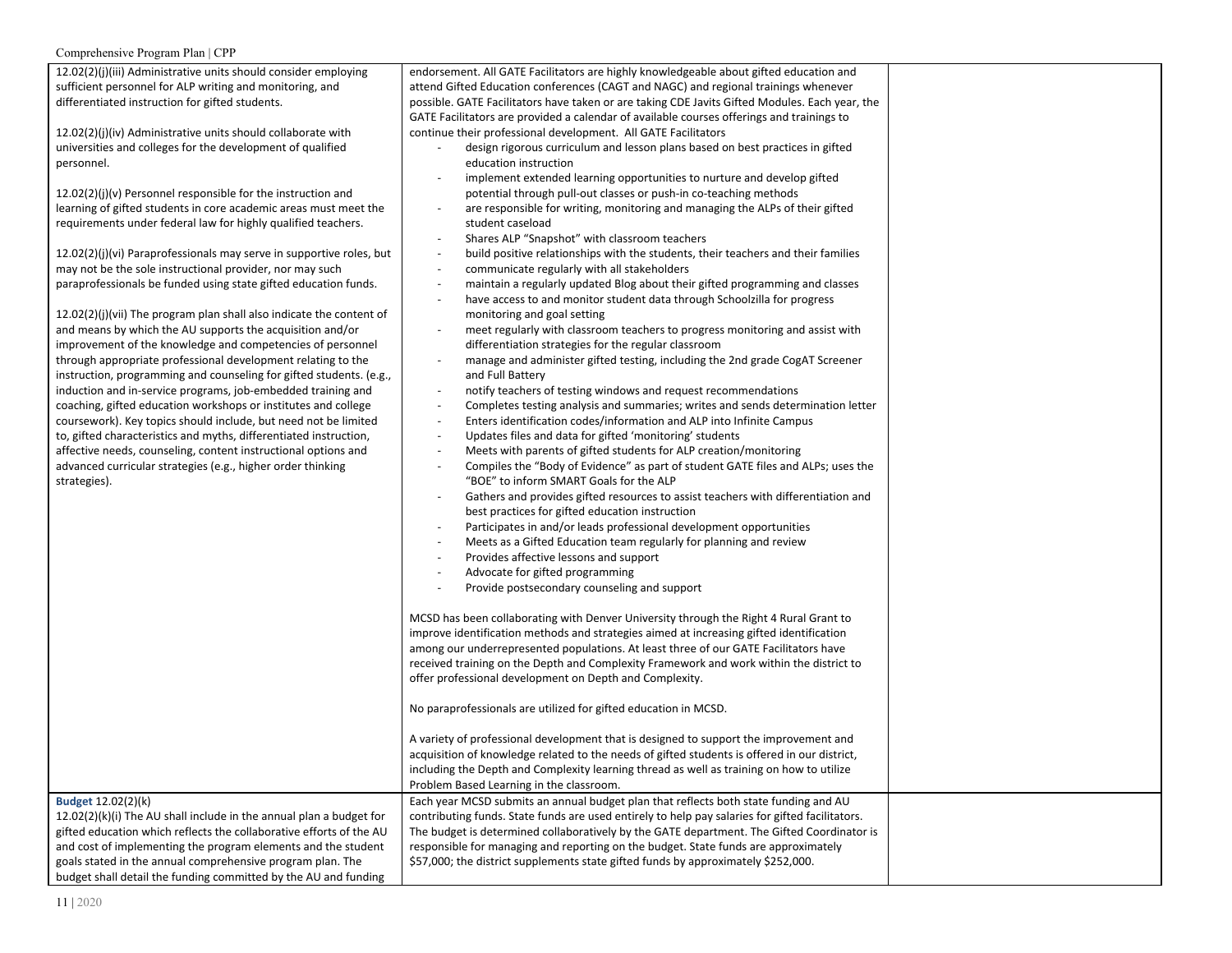| Comprehensive Program Plan   CPP                                                                                                                                                                                                                                                                                                                                                                                                                                                                                                                                                                                                                                                                                                           |                                                                                                    |  |
|--------------------------------------------------------------------------------------------------------------------------------------------------------------------------------------------------------------------------------------------------------------------------------------------------------------------------------------------------------------------------------------------------------------------------------------------------------------------------------------------------------------------------------------------------------------------------------------------------------------------------------------------------------------------------------------------------------------------------------------------|----------------------------------------------------------------------------------------------------|--|
| requested from the Department. Funding committed by the AU<br>shall be an amount determined by the AU to contribute towards<br>the AU's gifted student education program described in the AU's<br>program plan. Funds requested from the Department may be used<br>for:                                                                                                                                                                                                                                                                                                                                                                                                                                                                    |                                                                                                    |  |
| 12.02(2)(k)(i)(A) Salaries for appropriately licensed and endorsed<br>personnel primarily serving gifted students (e.g., gifted education<br>directors, coordinators, resource teachers, counselors and<br>teachers of gifted classrooms);                                                                                                                                                                                                                                                                                                                                                                                                                                                                                                 |                                                                                                    |  |
| 12.02(2)(k)(i)(B) Professional development and training relating to<br>gifted education;                                                                                                                                                                                                                                                                                                                                                                                                                                                                                                                                                                                                                                                   |                                                                                                    |  |
| 12.02(2)(k)(i)(C) Programming options and school counseling or<br>affective guidance specific to gifted students and their ALPs;                                                                                                                                                                                                                                                                                                                                                                                                                                                                                                                                                                                                           |                                                                                                    |  |
| 12.02(2)(k)(i)(D) Materials used in instructional programming for<br>gifted education; and                                                                                                                                                                                                                                                                                                                                                                                                                                                                                                                                                                                                                                                 |                                                                                                    |  |
| 12.02(2)(k)(i)(E) Administrative costs (classified or grant fiscal<br>staff), technology, and equipment necessary for the education of<br>gifted students up to ten percent for any one of these limited<br>expenditures, and, not to collectively exceed twenty percent of<br>the total amount requested from the Department.                                                                                                                                                                                                                                                                                                                                                                                                             |                                                                                                    |  |
| 12.02(2)(k)(ii) Administrative units may contract with other AUs to<br>establish and maintain gifted student programs (e.g., art, music,<br>online coursework, and counseling) for the education of gifted<br>children, sharing costs of student programing in accordance with<br>terms of a contract. This action is optional based upon available<br>AU resources, and subject to AU discretion. An AU with less than<br>six children who need a particular program may purchase services<br>from one or more AUs that provide the appropriate gifted<br>education program for individual or groups of gifted students.<br>Gifted education personnel in these AUs shall collaborate on the<br>content and monitoring of such contracts. |                                                                                                    |  |
| Record Keeping 12.05(1)<br>Financial records shall be kept in accordance with generally<br>accepted principles of governmental accounting. Recommended<br>accounting principles are listed in the Financial Policies and<br>Procedures Handbook.                                                                                                                                                                                                                                                                                                                                                                                                                                                                                           | You may simply check "yes" if you follow these procedures. If you do not, please explain.<br>X Yes |  |
| $12.05(2)$ Inventory<br>An inventory shall be maintained of all equipment for which<br>funding was received. These records shall be maintained<br>throughout the useful life of the equipment.                                                                                                                                                                                                                                                                                                                                                                                                                                                                                                                                             |                                                                                                    |  |
| 12.05(3) Student Education Records<br>The ALP documents shall be part of the student's cumulative<br>education record.                                                                                                                                                                                                                                                                                                                                                                                                                                                                                                                                                                                                                     |                                                                                                    |  |
| 12.05(4) Confidentiality of Student Education Records                                                                                                                                                                                                                                                                                                                                                                                                                                                                                                                                                                                                                                                                                      |                                                                                                    |  |